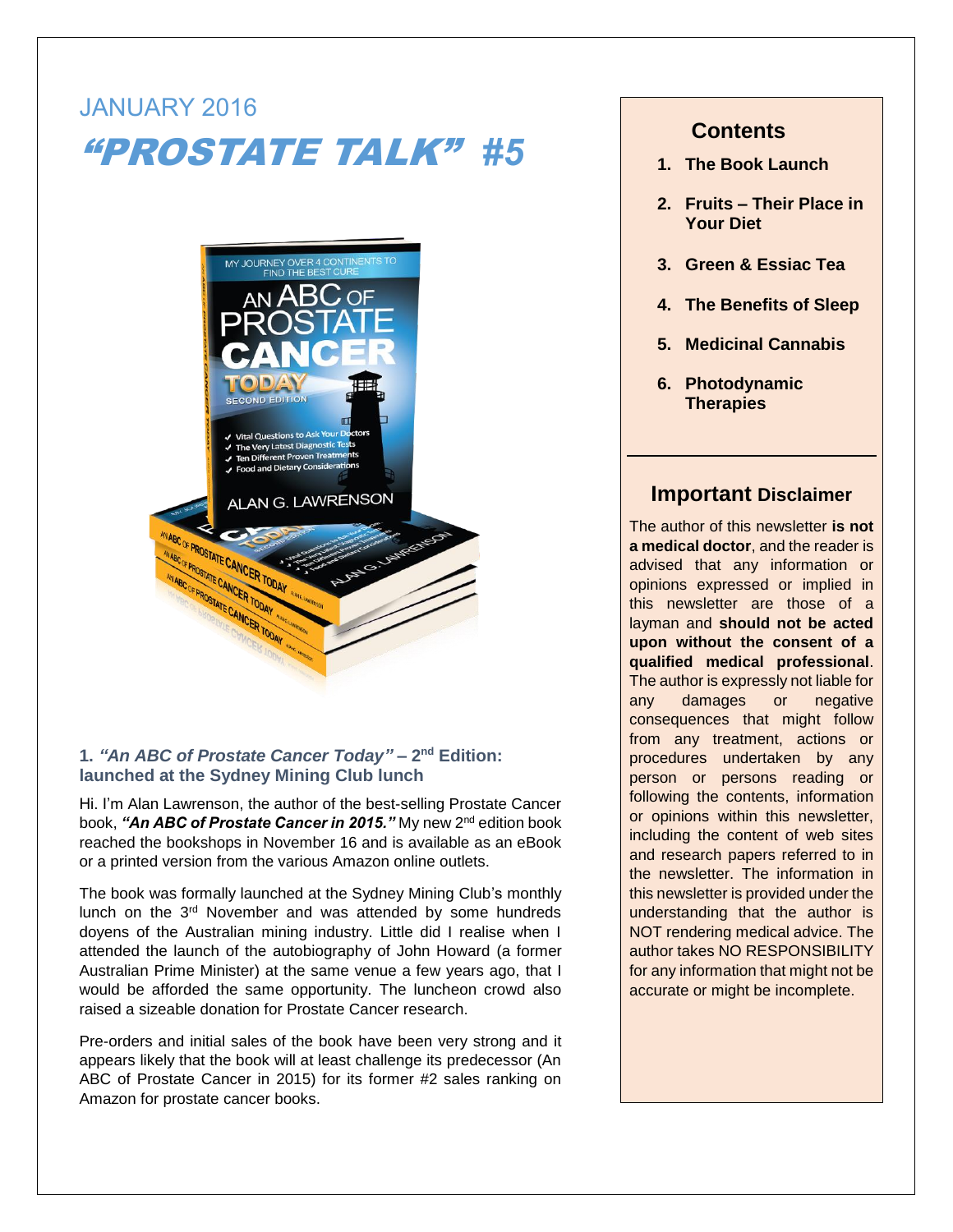# **2. Fruit – Their Place in Your Diet**

There is a huge variety of fruits available that are very beneficial to us all. However, many of these fruits are grown on the other side of the world, picked unripened and stored in nitrogen or other gases, before they arrive in your supermarket sometimes weeks later. Of course, they were almost certainly grown under pesticide or herbicide control. Thus, it is important to choose local fruits that are grown in organic conditions.

Then we have the sugar content to consider. The sugar content of 22 common fruits, in grams per 25 gram serving, are listed below:

| Avocados            | 0.1 | Pineapples         | 2.4  |
|---------------------|-----|--------------------|------|
| Tomatoes            | 0.7 | Plums              | 2.4  |
| Raspberries         | 1.0 | <b>Blueberries</b> | 2.5  |
| <b>Strawberries</b> | 1.2 | Apples             | 2.6  |
| Papayas             | 1.4 | Apricots           | 2.7  |
| Lemons              | 1.4 | <b>Bananas</b>     | 3.0  |
| Rockmelons          | 2.0 | <b>Cherries</b>    | 3.1  |
| Pears               | 2.1 | Mangoes            | 3.3  |
| Oranges             | 2.1 | Lychees            | 3.8  |
| Peaches             | 2.2 | Grapes             | 4.1  |
| <b>Kiwis</b>        | 2.3 | Dates              | 17.0 |

One benefit of fruits is that they contain fructose, a natural sweetener that has a slower rate of digestion than most other sugars. They generally do not cause the wild blood sugar spikes that sucrose can cause. However, they do add to the daily sugar intake and their addition is a trade off against their nutritional benefits.

Brief comments follow on some of the fruits included in the table above:

#### **Blueberries**

They are often regarded as a 'superfood'. They are loaded with vitamins, minerals and fibre. They contain numerous flavonoids and anthocyanins (both considered good for you) and they have strong antioxidant properties.

#### **Strawberries**

They are an excellent source of vitamin C which makes them an excellent antioxidant and immunity booster. A phytochemical called ellagic acid - also found in strawberries - is another immunity booster.

### **Lemons**

Lemons contain riboflavin, thiamine, copper, potassium, calcium, folate, vitamin B6, fibre, pantothenic acid and iron. All good nutrients for human health. A lemon a day assists in keeping the body in an alkali state.

### **Papaya**

Papayas are high in vitamin C and rich in antioxidants. Their high fibre content helps slow the release of the sugar into the blood stream and assists with digestion.

### **Avocados**

Another 'superfood'. They contain oleic acid which is a known anti-inflammatory. It also has beneficial effects on genes linked to cancer. Holds huge store of vitamins C, B5, B6, E and K as well as folate and potassium. Also, they contains small amounts of magnesium, manganese, copper, iron, zinc, phosphorous, vitamins A, B1 (thiamine), B2 (riboflavin) and B3 (niacin).

(This section is an extract from the new book)

## **3. Green & Essiac Tea**

The Chinese have been drinking green tea for 3000 years and it also has been used in a number of other Asian countries for nearly a 1000 years. In recent years, there have been a number of significant studies into green tea and its therapeutic values. Some of these studies have shown the polyphenols in green tea to act against cancer cells in cell cultures.**<sup>4</sup>** It has been postulated that epigallocatechin (EGEC) compounds in the tea may inhibit new blood vessels from forming, thus restricting cancer cell growth. The initial studies have yielded mixed results. This has prompted the FDA to review all published studies. For a number of years the FDA has been involved in a dispute with a green tea supplier. In 2011 it announced its conclusion in this matter which stated:

*"Green tea may reduce the risk of breast and prostate cancer. (The) FDA does not agree that green tea may reduce the risk because there is very little scientific evidence for the claim".*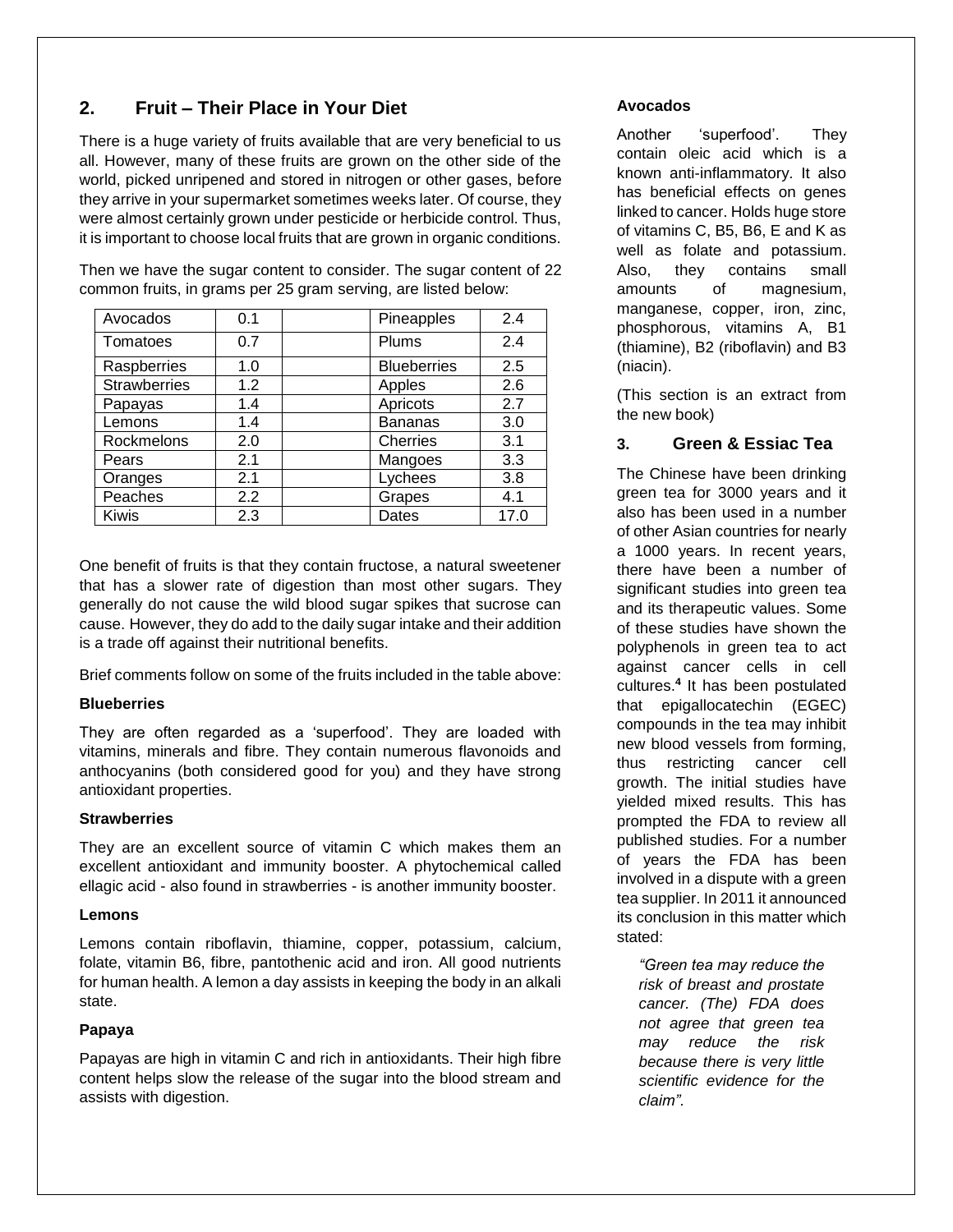There are many thousands of cancer sufferers who would not agree with this statement, based on their own positive and practical experiences.

#### **Essiac Tea Mixture**

This mixture of originally four root extracts originated in the North American Indian tribes in the distant past. A Canadian nurse started using it as a tea about 100 years ago. It had very beneficial impact on patients attending her free cancer clinic. The tea was generally administered 12 times a day for 10 days. Four additional herbs were added to the mixture that originally had four active ingredients being **burdock root** (said to decrease cell mutations and inhibit tumours. High in selenium); **sheep sorrel** (stimulates the endocrine system); **slippery elm** (rich in vitamins, calcium and magnesium); **Indian or Chinese rhubarb** (a known anti-inflammatory, antibiotic and anti-yeast agent that also helps oxygenate the body). The four additions to the tea were: watercress (a good blood purifier and strong antioxidant); blessed thistle (again a blood purifier and with immune boosting properties); red clover (it contains [coumestrol,](https://en.wikipedia.org/wiki/Coumestrol) a phytoestrogen, which may interfere with estrogen-based cancer treatments); kelp (reduces acidity in the body).

Essiac tea mixtures are available in most health food shops. (This section is an extract from the new book)

## **4. The Benefits of Sleep**

When the Three Wise Men visited Jesus in the manger in Bethlehem all that time ago, they were said to bring three gifts with them in the form of gold, myrrh and frankincense. The latter two were plant extracts that were said *"to be more expense than gold."* Some biblical scholars believe that the gold was not the metal, but the golden root extract from the turmeric plant called curcumin.

Turmeric is a plant that is grown in the tropical parts of India and Asia. The active constituent of the turmeric root is the bright yellow (gold) curcumin and is the main spice in curry foods. It has powerful antiinflammatory and anti-oxidative properties. In addition to these beneficial properties, it is a powerful weapon against cancer. Research studies have shown that this super spice can actually prevent cancer tumours from developing. In those who already have cancer, turmeric slows the growth and spread of cancer. In a research study done with mice injected with cancer cells, the curcumin in turmeric was proven to be more than twice as effective as the cancer drug paclitaxel (Taxol**®**). Numerous other research studies have sited the benefits of curcumin, but many of these studies has seen the curcumin taken by intravenous injection. Most curcumin supplements offer less than 10% bioavailability of the curcumin to the body as they are not water soluble thus limiting its absorption into the bloodstream. Recently, reformulated versions have become available that offers close to 100% bioavailability of its active agent to the body. Also make sure that it does not contain too a high level of piperine, or worse a Class-1 residual solvent known as EDC (1,2-dichloroethane and a probable carcinogen). Over the past two decades, researchers have also found strong correlations between imbalanced inflammation and almost every major disease group - including heart disease, cancer, and degenerative brain disease. Thus, I take two capsules of curcumin,

together with frankincense (boswellia serrata), ginger and piper nigum (less than 6mg piperine) each day as an amazing inflammatory and anti-cancer agent.

## **5. Medicinal Cannabis**

We have all heard about the 'supposed' benefits of cannabis for many years. Obviously, we have also heard of the many negatives that surround the plant/drug.

Whilst finalising the manuscript for my new book, I considered including a section on medicinal cannabis. However, a quick investigation told me that medicinal cannabis use was still illegal in many states in the USA and many other countries like Australia. For this reason I decided to omit it from the book.

There have been two further developments since the book went to print in September this year. Firstly, on the 8<sup>th</sup> November, four additional states in the USA voted to legalise cannabis and its use in treating severe cancer pain. Secondly, a friend of mine's son, in his early fifties was diagnosed with prostate cancer with a PSA of 13 and Gleason 7.

## **6. Photodynamic Therapies**

In my new book, I discuss photodynamic therapy, which is used reasonably widely to kill cancer cells in advanced prostate cancer situations. This week I became aware of two recent clinical trials that take PDT to a new level for patients with prostate cancer confined to the "box". We all know how the 'Cancer Anxiety Factor" almost demands that a newly-diagnosed patient does 'something' to rid themselves of their cancer. Active